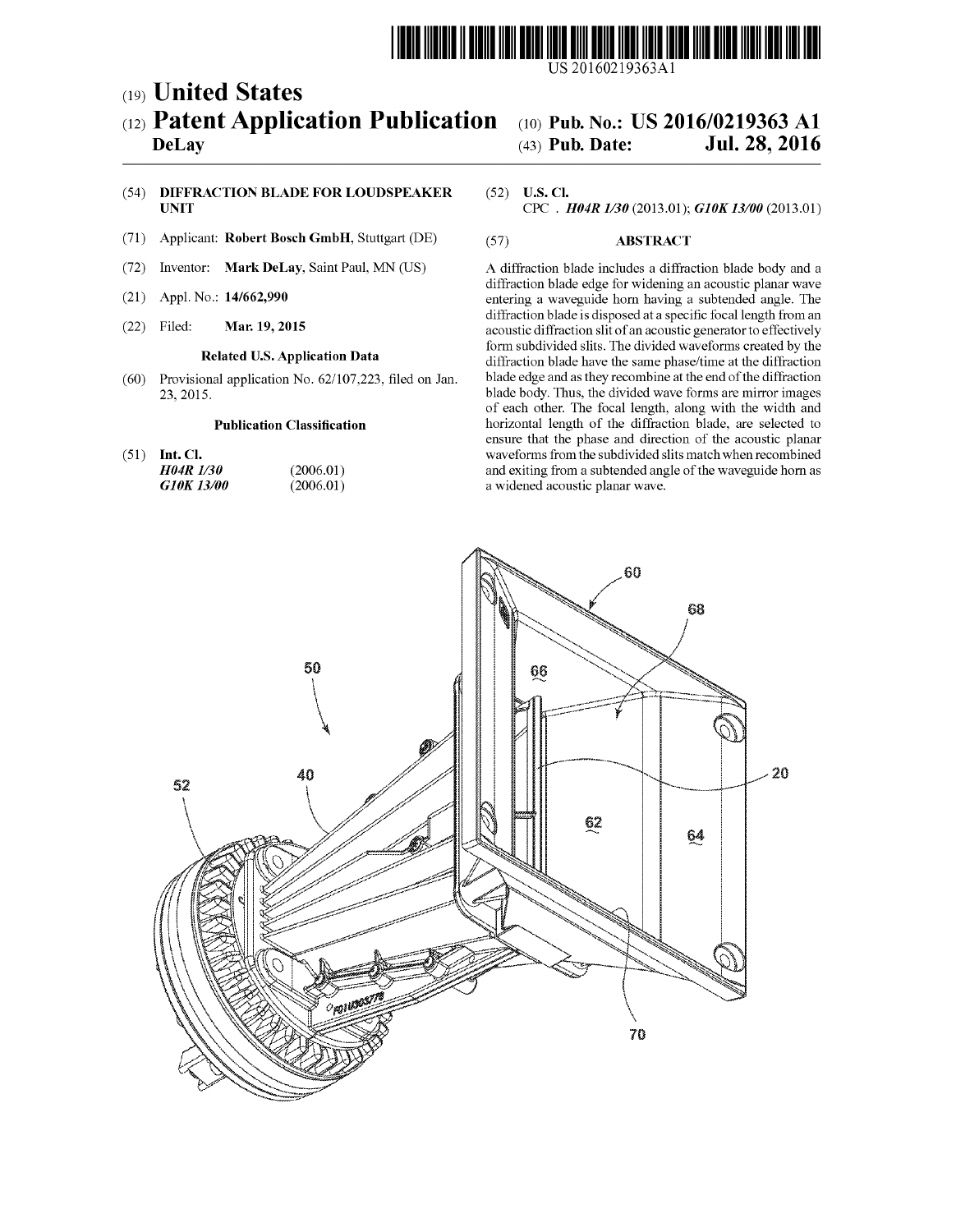

a and a company of the company of the company of the company of the company of the company of the company of the company of the company of the company of the company of the company of the company of the company of the comp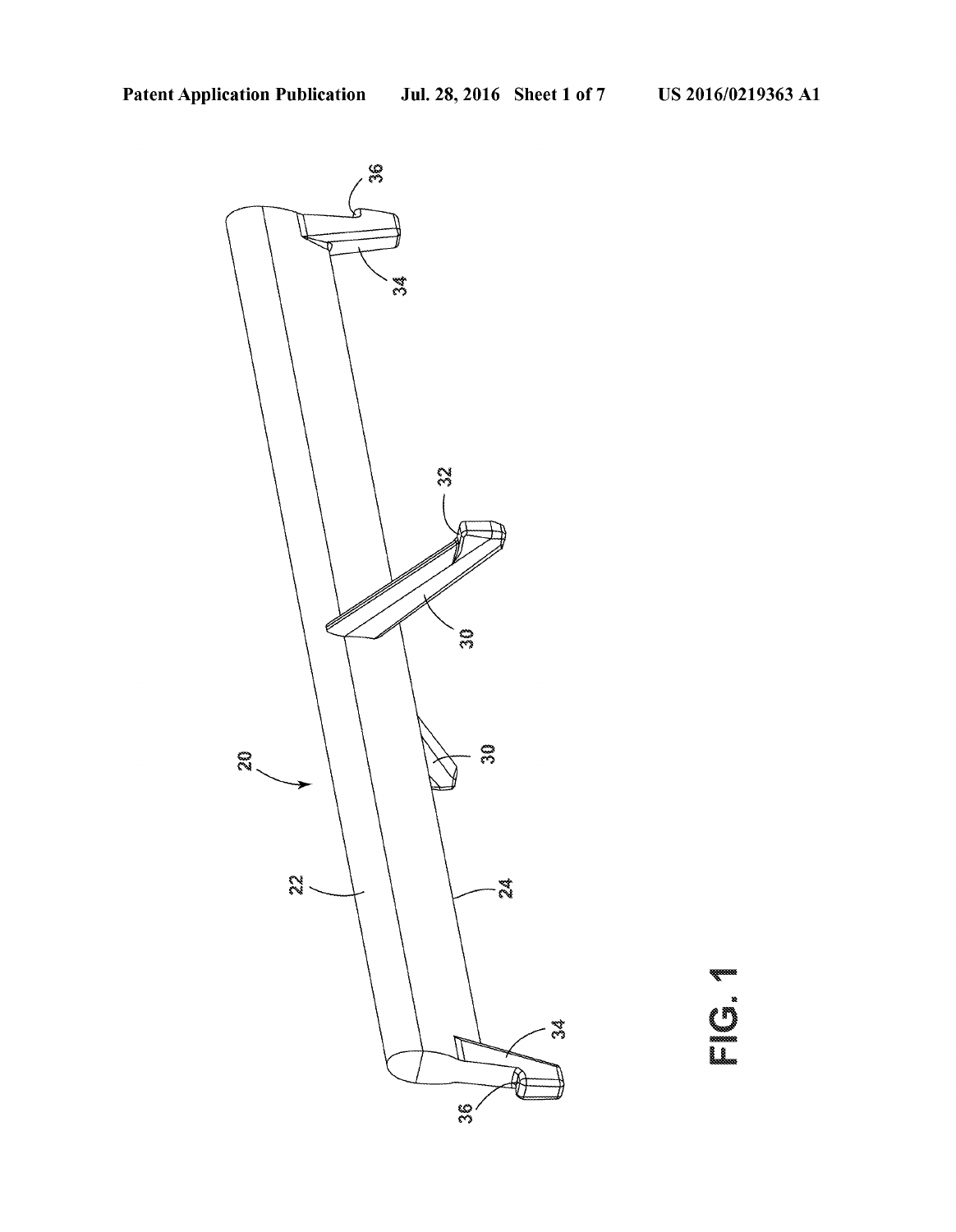

PIC.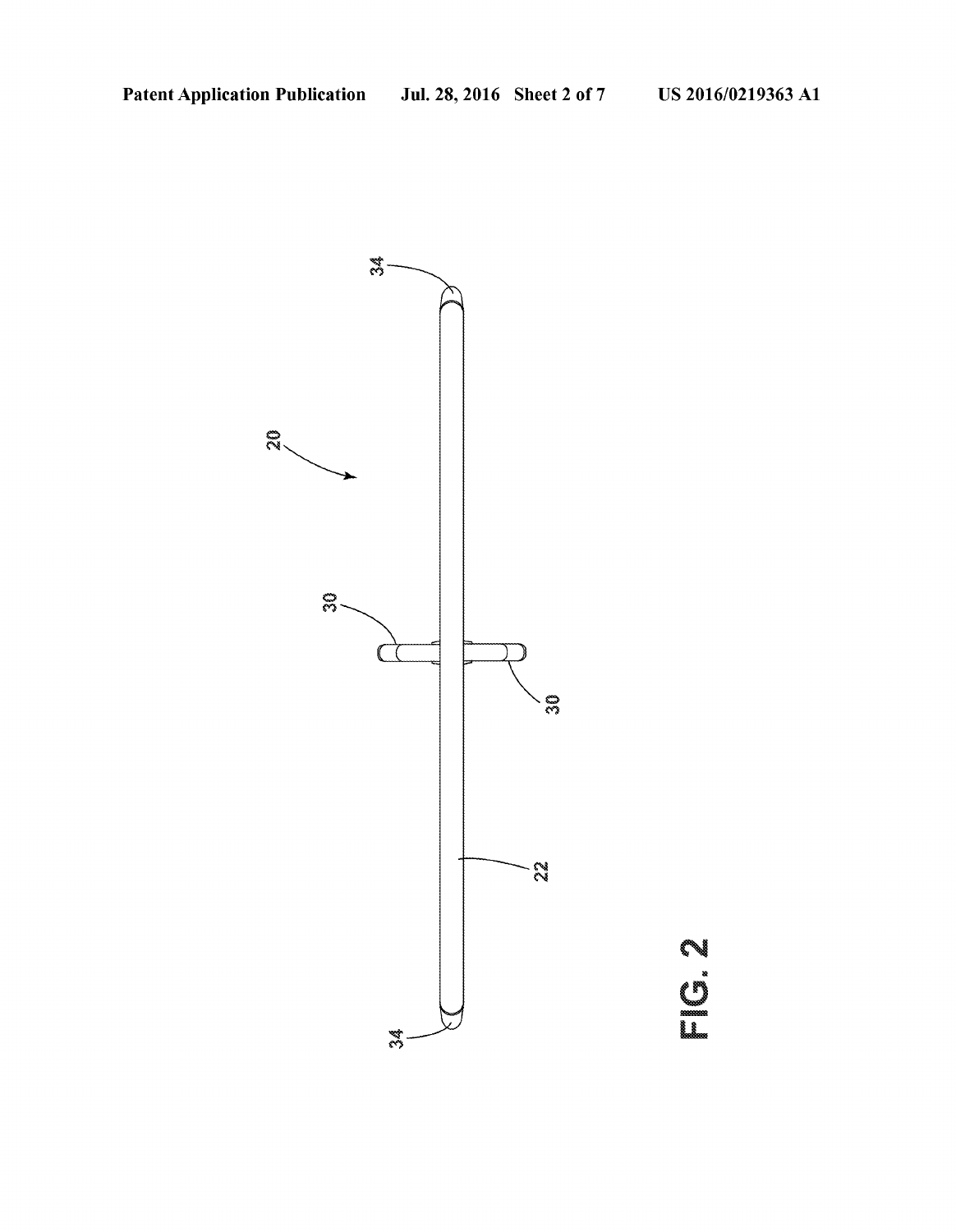

File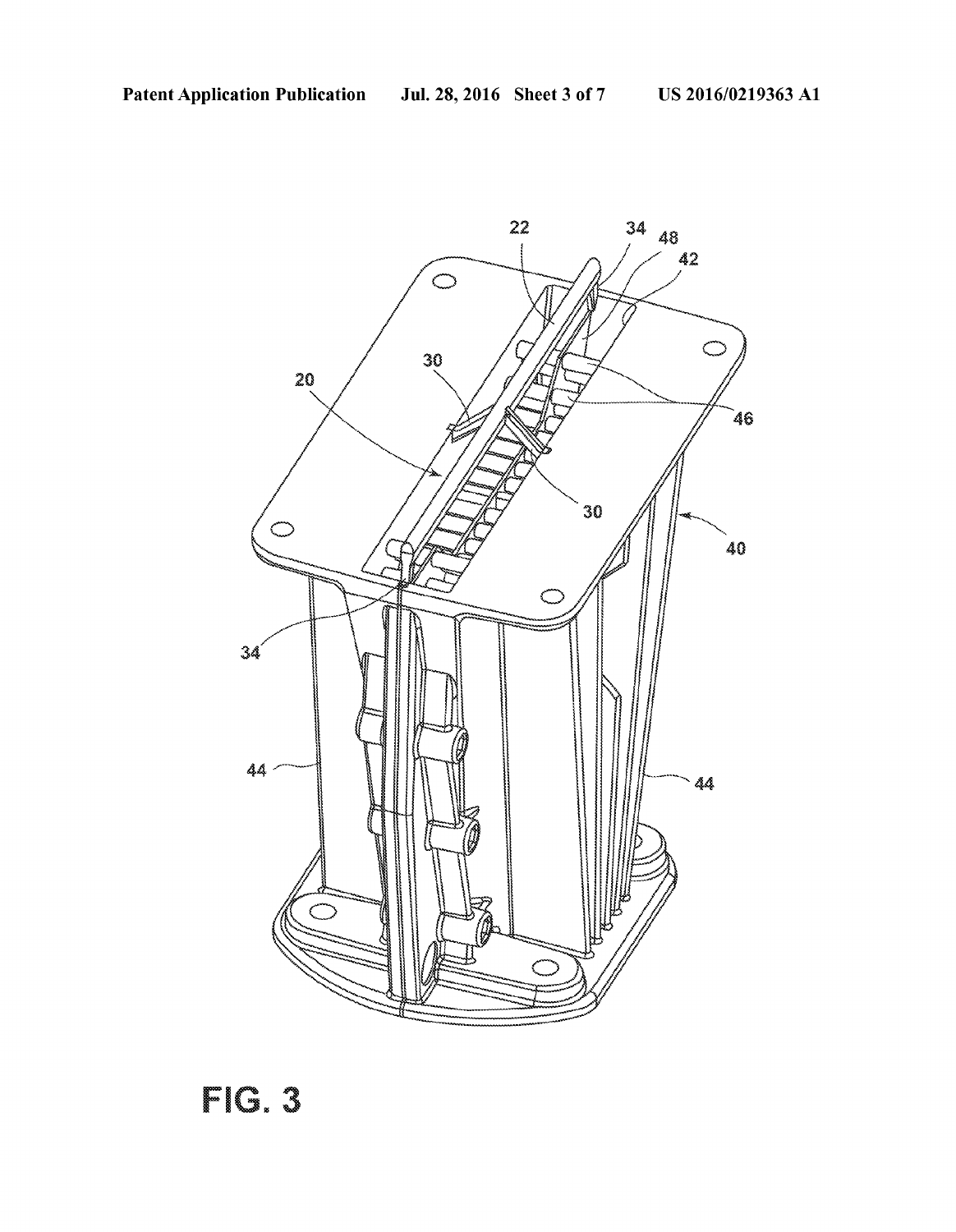

II.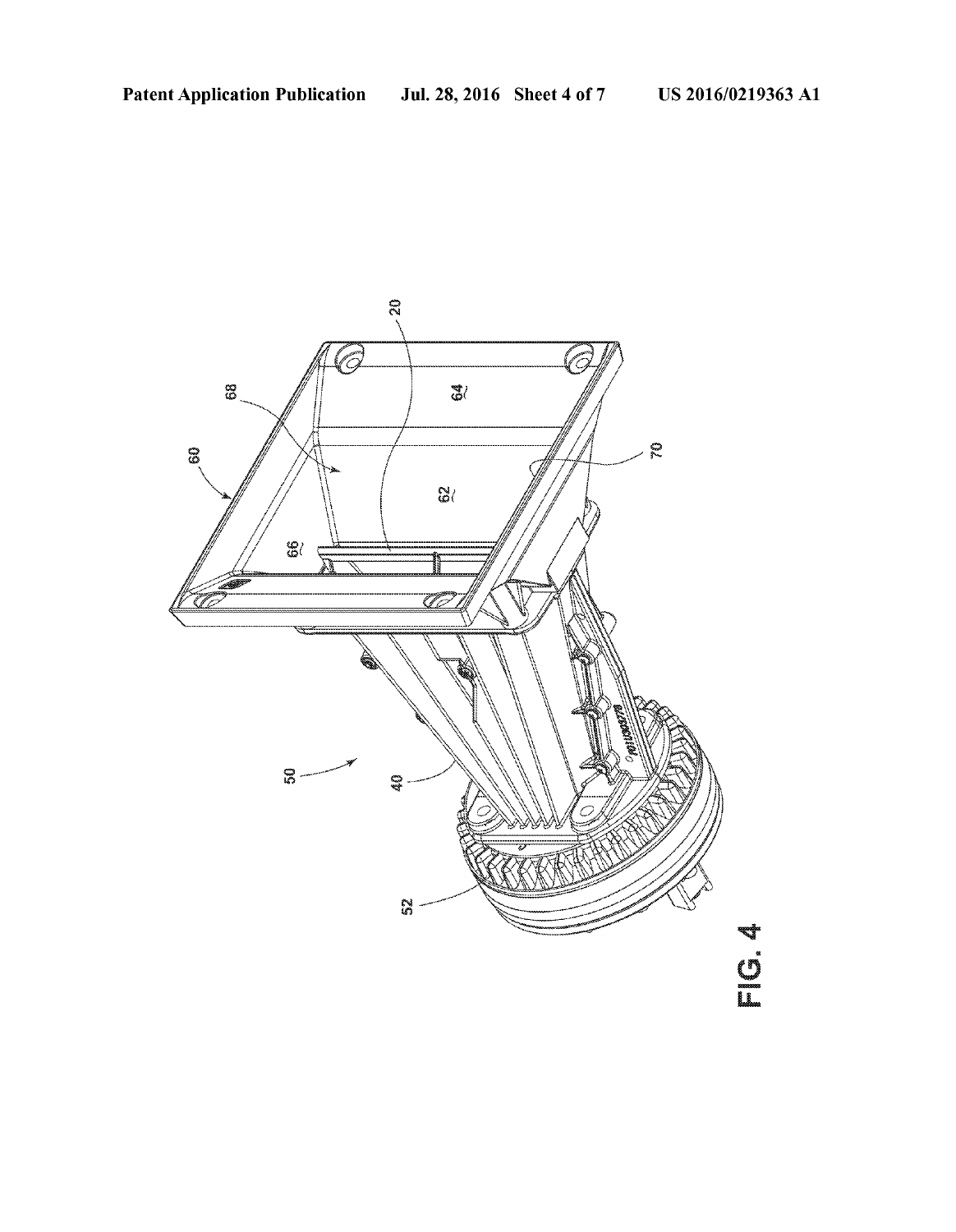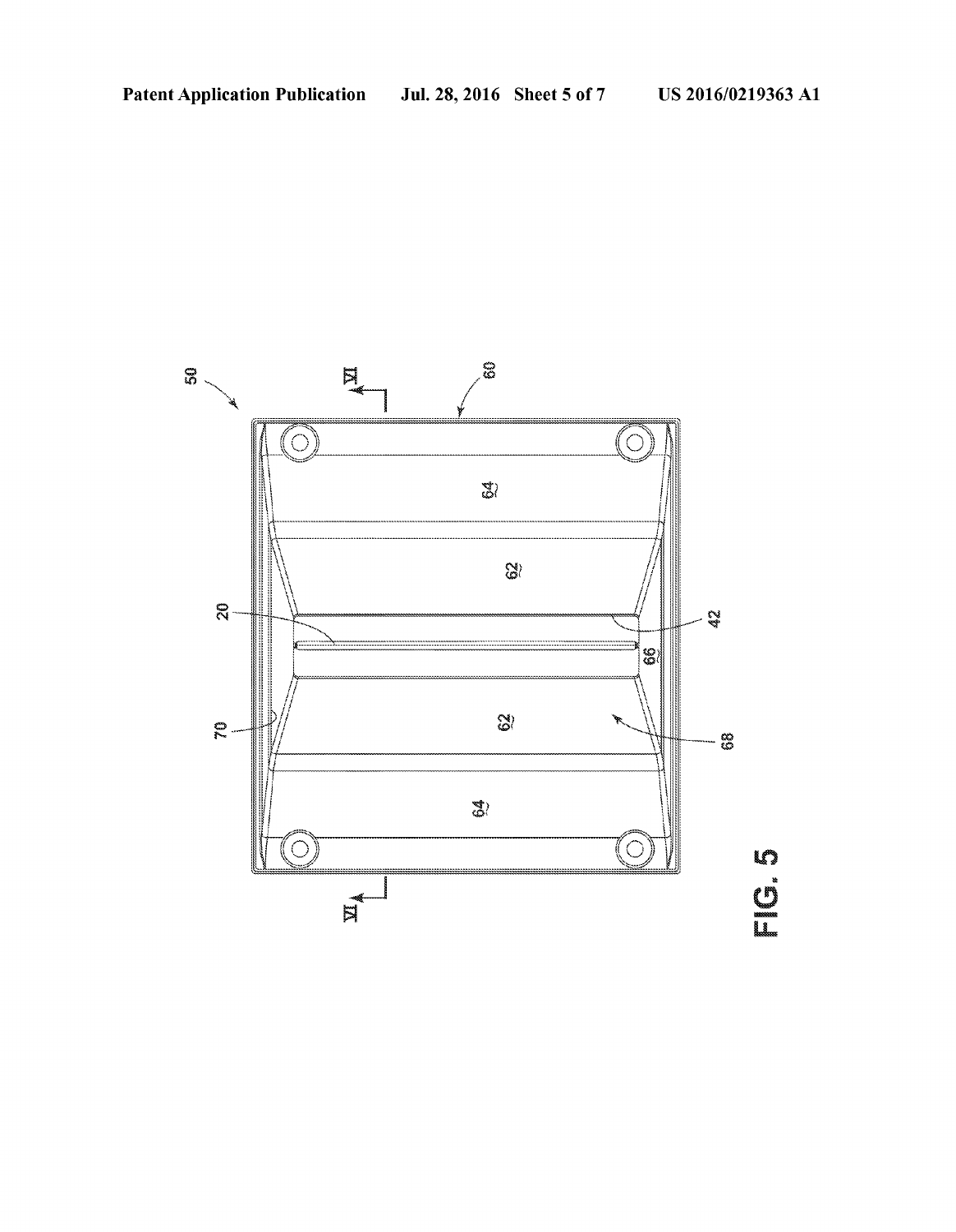

FIG. 6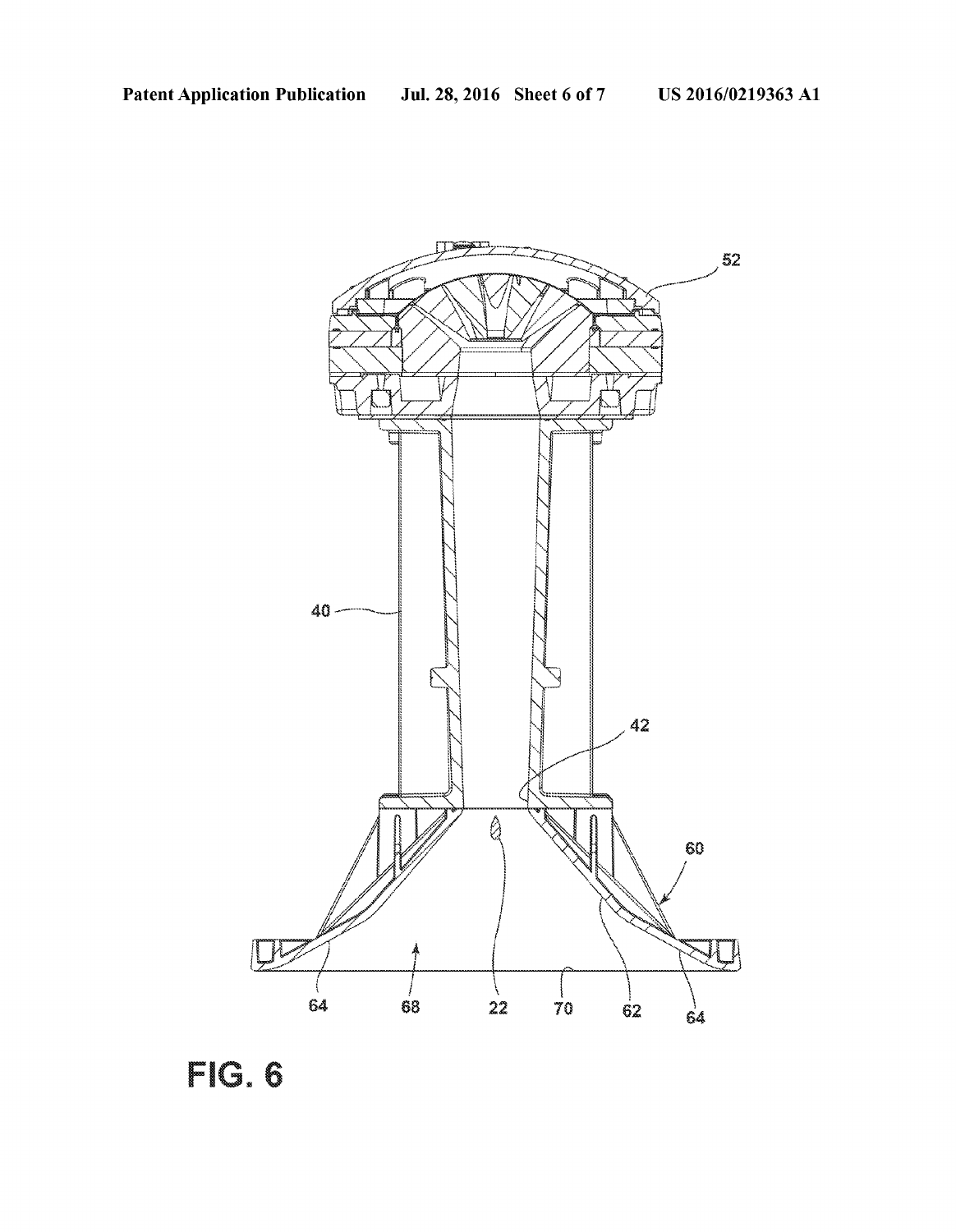

FIG. 7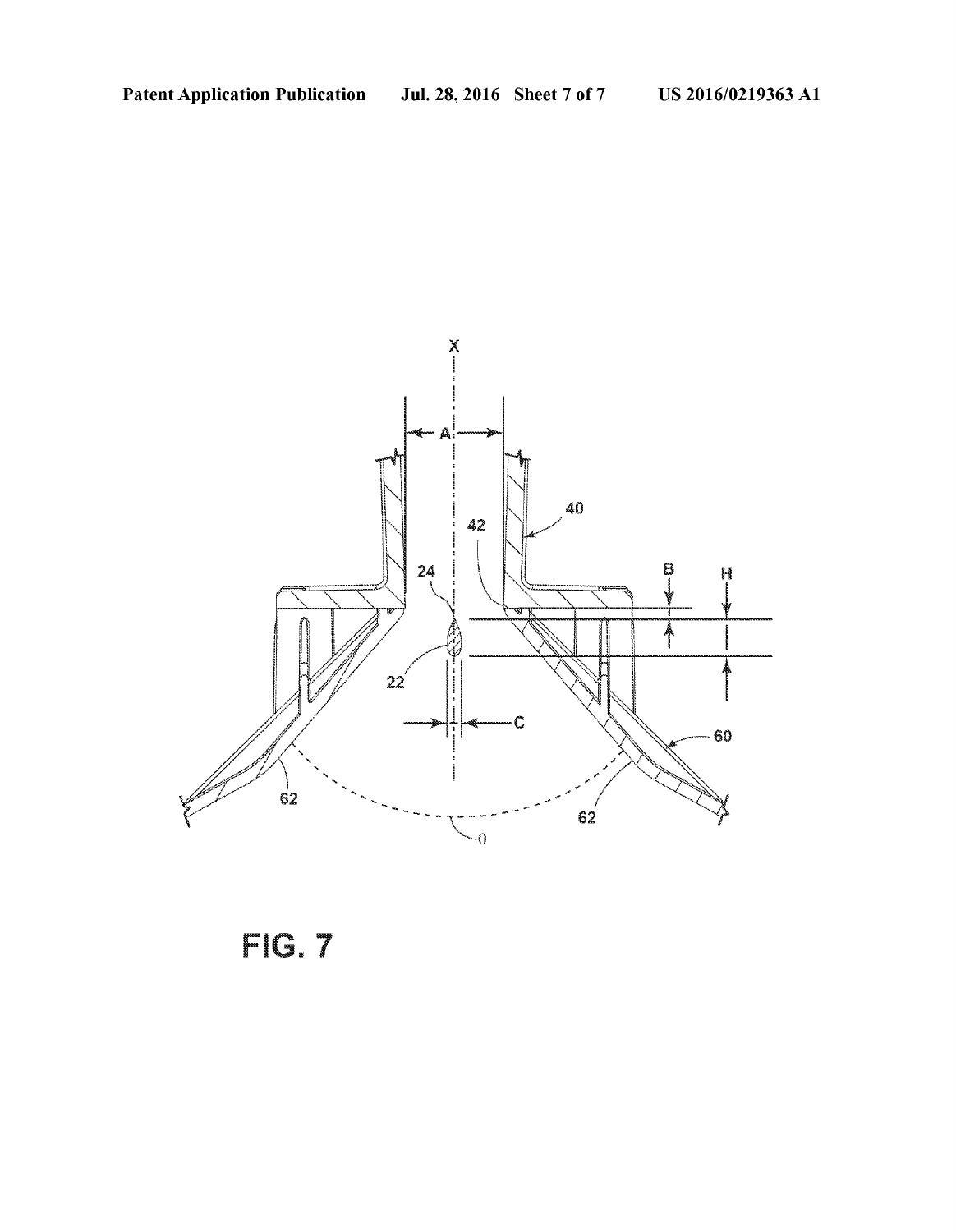## DFFRACTION BLADE FOR LOUDSPEAKER UNIT

### RELATED APPLICATIONS

[0001] This application claims priority from U.S. provisional application 62/107.223, filed Jan. 23, 2015, the entire content of which is hereby incorporated by reference.

#### BACKGROUND

[0002] The present invention relates to a diffraction blade that adjusts coverage of an acoustic wave output by an acous tic wave generator. More specifically, the present invention widens the horizontal acoustic radiation pattern of a plane wave entering the input of a waveguide horn having a known subtended angle.

[0003] Transducer units (compression drivers, woofers, etc.) are coupled to a waveguide (horn) for multiple reasons. One reason is to control the pattern of sound radiation. A second reason is to improve the efficiency by getting a better acoustical loading from electrical input to acoustical output.<br>[0004] The goal of an effective sound reinforcement system is to confine the sound radiation from a loudspeaker (or an array of loudspeakers) to an audience area. Thus, loudspeak ers having different radiation patterns are required. Waveguides are used to control that radiation pattern (i.e., the angle over which the sound radiates from the waveguide) by using different geometries for an input, an output and a transition from input to output.

[0005] Techniques for designing the geometry of a waveguide or a horn are known by those skilled in the art of waveguide design, and will not be included in this discussion. However, an explanation of basic waveguide properties is necessary to understand this invention.

[0006] A waveguide has an input and output. A transducer is coupled to the waveguide input. Most loudspeaker com pression drivers have a round output. As waveguides are designed to control the sound independently in the horizontal and vertical planes, they are usually rectangular at their out put. The input of the waveguide may be round or rectangular. If not rectangular, a transition section may be required to convert the transducer round output to the waveguide rectan gular input. The long dimension of the rectangular input is usually in the vertical plane, while the short dimension is usually in the horizontal plane.

[0007] In the long dimension (the vertical plane), the transition section may have complex internal detail to shape the acoustic wave and, if so, is often called an acoustic wave generator.

[0008] A waveguide can only confine sound waves. Thus, the sound entering the input must radiate into the waveguide at a wide angle so that the waveguide can confine the sound to the intended angle of radiation. To achieve this, the input must be smaller than the wavelength of sound over which the transducer and waveguide will operate.

[0009] An acoustic radiation angle at the input is inversely proportional to the frequency of the sound. As the frequency increases, the radiation angle at the input narrows. For a given waveguide input width, the radiation angle decreases with increasing frequency. For a wider waveguide radiation angle, the waveguide input must be Smaller. As the wavelengths for high frequencies are so small, making the input small enough to acoustically fill the waveguide for wider coverage angles is a challenge.

#### **SUMMARY**

[0010] An object of this invention is to utilize an acoustic diffraction blade to disrupt the acoustic wavefront at the input to a waveguide horn and widen the radiation angle output therefrom. The main mechanism for this effect is sound wave diffraction around the diffraction blade. The result is that the diffraction blade extends the high-frequency limit, allowing a wider radiation angle to be held at a higher frequency, result ing in even coverage in the audience area.

[0011] Another object of this invention utilizes an acoustic diffraction blade in front of the output of an acoustic wave generator to diffract the sound wave to widen the radiation angle output therefrom, allowing a wider radiation angle to be held at a higher frequency, resulting in even coverage in the audience area. Very short wavelengths (high frequencies) cause a coverage angle to decrease.

[0012] The diffraction blade is utilized when very wide horizontal coverage patterns are required at higher frequen cies, and is omitted when narrow coverage patterns are required and the diffraction blade is not necessary. In one embodiment, the invention is a diffraction blade that provides constant horizontal coverage for acoustic waves that approach 20 kHz.

[0013] In one embodiment, the invention provides an elongate diffraction blade for widening an acoustic radiation pat tern of an acoustic planar wave entering a waveguide horn comprising: an elongate diffraction blade body having a length; a diffraction blade edge having a linear edge that extends substantially an entire length of the elongate diffrac tion blade body; and at least two legs for securing the elongate diffraction blade to at least one of an acoustic wave generator and a waveguide horn, wherein the elongate diffraction blade body is symmetrical with respect to either side of the diffrac tion blade edge for dividing an acoustic planar wave into two co-linear waveforms.

[0014] In one embodiment, at least two legs of the elongate diffraction blade comprise end legs disposed at corresponding ends of the elongate diffraction blade body, the end legs projecting outwardly in a direction generally corresponding to the direction of the diffraction blade edge and transverse to the length of the elongate diffraction blade body. In another embodiment, the end legs extend outwardly beyond the dif fraction blade edge and include a mounting face disposed outwardly beyond the length of the diffraction blade body for securing the diffraction blade

[0015] In another embodiment, at least two legs of the elongate diffraction blade comprise elongate central legs dis posed near a center of the elongate diffraction blade body, the elongate central legs projecting outwardly in a direction transverse to the length of the elongate diffraction blade body and beyond the diffraction blade edge, the elongate central legs being symmetric with respect to the diffraction blade edge.

[0016] In one embodiment, the elongate diffraction blade for widening an acoustic radiation pattern of an acoustic planar wave entering a waveguide horn from an acoustic wave generator has the at least two legs configured for securing the elongate diffraction blade to an acoustic wave generator with the diffraction blade body disposed within a waveguide horn. [0017] In another embodiment, the invention provides a loudspeaker unit comprising: a transducer unit for outputting an acoustic wave; an acoustic wave generator including a substantially rectangular acoustic diffraction slit having an aperture width at an output end, the acoustic wave generator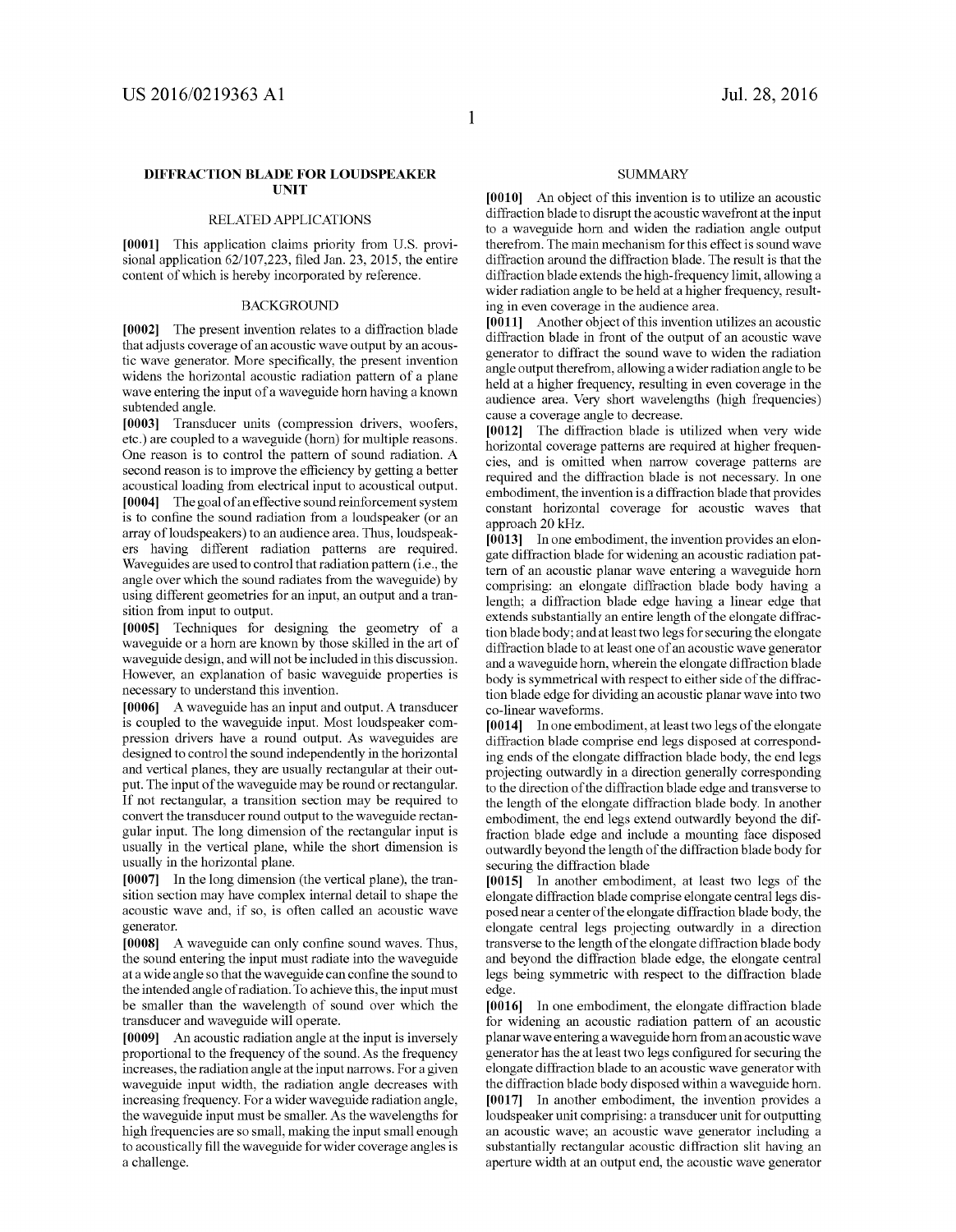having an input end configured to receive the acoustic wave from an output end of the transducer unit, the acoustic wave generator configured to output an acoustic planar wave from the substantially rectangular acoustic diffraction slit; a waveguide horn for receiving the acoustic planar wave, the waveguide horn having an input end and an output end; and an elongate diffraction blade comprising an elongate diffraction blade body and a diffraction blade edge extending substan tially an entire length of the elongate diffraction blade body, the elongate diffraction blade disposed within the waveguide<br>horn and oriented so that the diffraction blade edge is facing the substantially rectangular acoustic diffraction slit of the acoustic wave generator, wherein the elongate diffraction blade disposed in the waveguide horn diffracts the acoustic planar wave that is output from the Substantially rectangular acoustic diffraction slit.

[0018] In one embodiment, the diffraction blade is disposed along a central axis of the acoustic wave generator, the elon gate diffraction blade providing two co-linear waveforms formed by the diffraction blade edge dividing the acoustic planar wave, the elongate diffraction blade body disposed along the central axis, and between sidewalls of the waveguide horn.

[0019] In another embodiment, the output end of the waveguide horn has a substantially rectangular shape to output an acoustic planar wave, and a chamber of the waveguide horn expands in width symmetrically from the input end toward the output end.

[0020] In one embodiment, the elongate diffraction blade has selected dimensions and is disposed a preselected dis tance from the substantially rectangular acoustic diffraction slit based on the aperture width of the substantially rectangu lar acoustic diffraction slit, wherein the dimensions and loca tion of the elongate diffraction blade widen an acoustic radia tion pattern at or near the input of the waveguide horn to extend a high frequency range of the waveguide horn.

0021. In one embodiment, the dimensions of the elongate diffraction blade are defined by the length of the elongate diffraction blade body, a width and a horizontal length of the elongate diffraction blade body, the horizontal length taken from the diffraction blade edge to a point on the elongate diffraction blade body furthest from the diffraction blade edge and the horizontal length is transverse to the length of the elongate diffraction blade.

[0022] In another embodiment, the elongate diffraction blade body is symmetrical with respect to either side of the diffraction blade edge for dividing an acoustic planar wave into two co-linear waveforms, and the elongate diffraction blade body has a concave shape at least away from the dif fraction blade edge.

[0023] In one embodiment, the elongate diffraction blade comprises at least two legs for securing the elongate diffrac tion blade to at least one of the acoustic wave generator and the waveguide horn. In another embodiment, the at least two legs comprise end legs disposed at corresponding ends of the elongate diffraction blade body, the end legs projecting out wardly in a direction generally corresponding to the direction of the diffraction blade edge and substantially transverse to the length of the elongate diffraction blade body. In one embodiment, the end legs extend outwardly beyond the dif fraction blade edge and include a mounting face disposed outwardly beyond the length of the elongate diffraction blade body, the mounting face contacting the acoustic wave gen erator to secure the elongate diffraction blade to the acoustic wave generator.

[0024] In another embodiment, the at least two legs further comprise two elongate central legs disposed near a center of the elongate diffraction blade body, the two elongate central legs projecting outwardly transverse to the length of the elon gate diffraction blade body and beyond the diffraction blade edge, the two elongate central legs being symmetric with respect to the diffraction blade edge, and wherein the two elongate central legs are configured to be disposed in slots of the acoustic wave generator to secure the elongate diffraction blade thereto.

[0025] In one embodiment, the at least two legs secure the elongate diffraction blade to the acoustic wave generator with the elongate diffraction blade body disposed within the waveguide horn.

[0026] In another embodiment, the at least two legs comprise elongate central legs disposed near a center of the elongate diffraction blade body, the elongate central legs projecting outwardly transverse to the length of the elongate diffraction blade body and beyond the diffraction blade edge, the central legs being symmetric with respect to the diffraction blade edge, and wherein the elongate central legs are configured to be disposed in slots of the acoustic wave gen erator to secure the elongate diffraction blade thereto.<br>[0027] Other aspects of the invention will become apparent

by consideration of the detailed description and accompanying drawings.

## BRIEF DESCRIPTION OF THE DRAWINGS

[0028] FIG. 1 shows a perspective view of a diffraction blade.

[0029] FIG. 2 shows a top view of the diffraction blade.

[0030] FIG. 3 shows a perspective view of a diffraction blade mounted to an acoustic wave generator.

[0031] FIG. 4 shows a perspective view of a loudspeaker unit that includes a transducer unit, an acoustic wave genera tor and a waveguide horn.

[0032] FIG. 5 is a front view of the loudspeaker unit.

[0033] FIG. 6 is a cross-section view of the loudspeaker unit taken at VI-VI in FIG. 5.

0034 FIG. 7 is an expanded view of the diffraction blade area shown in FIG. 6 that shows the relative dimensions and positions of the diffraction blade body, the acoustic diffrac tion slit and the waveguide horn.

#### DETAILED DESCRIPTION

[0035] Before any embodiments of the invention are explained in detail, it is to be understood that the invention is not limited in its application to the details of construction and the arrangement of components set forth in the following description or illustrated in the following drawings. The invention is capable of other embodiments and of being prac ticed or of being carried out in various ways.

[0036] FIG. 1 illustrates an elongate diffraction blade 20 for widening an acoustic radiation pattern of an acoustic planar wave. The elongate diffraction blade 20 includes a diffraction blade body 22 that includes a diffraction blade edge 24 having a linear edge that extends substantially the entire length thereof. The diffraction blade body 22 is symmetrical with respect to either side of the diffraction blade edge 24 for dividing an acoustic planar wave into two co-linear acoustic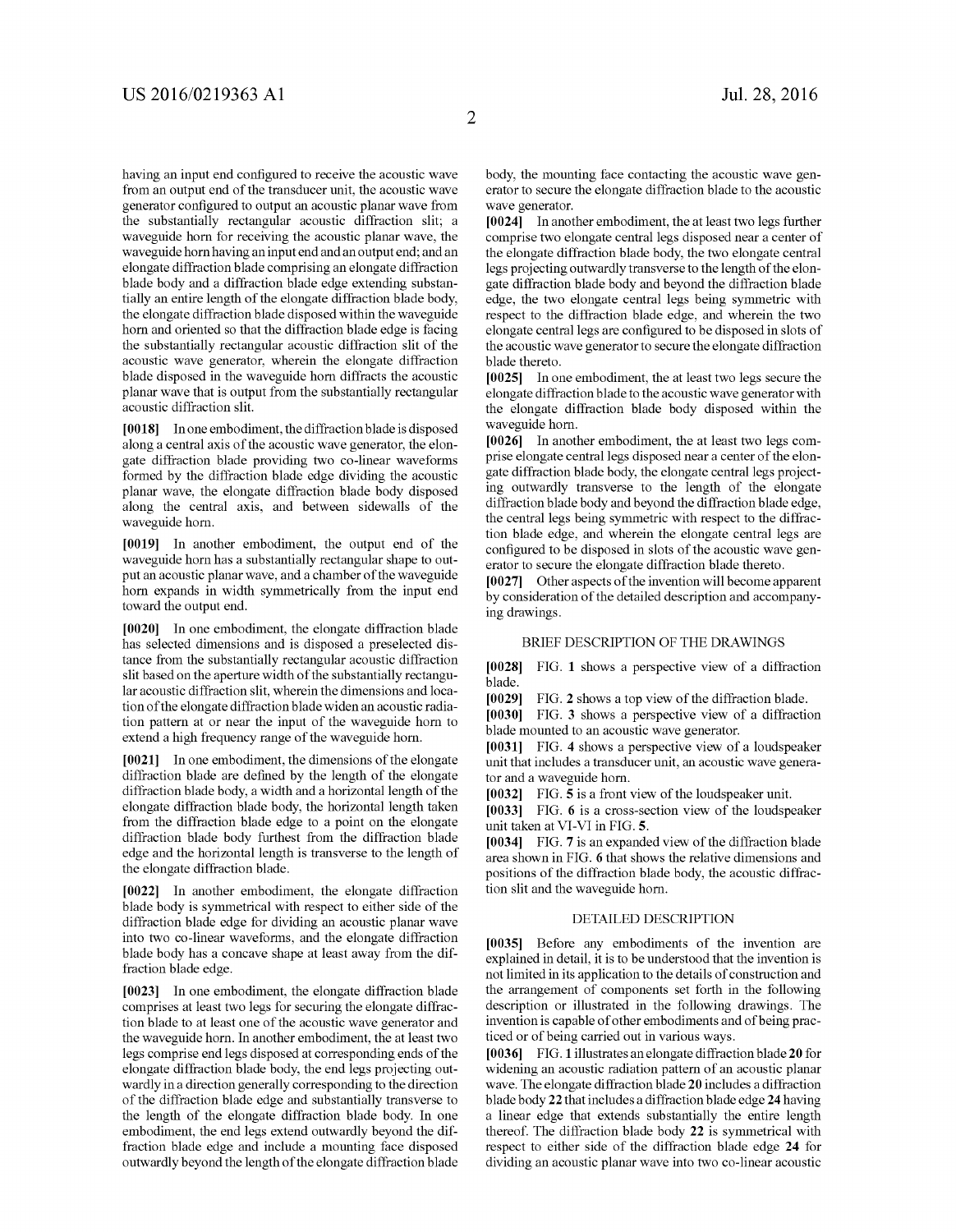planar waveforms. Further, the diffraction blade body 22 has a concave shape at least away from the diffraction blade edge 24.

[0037] The elongate diffraction blade 20 includes at least two legs, and typically at least two elongate central legs 30 for securing the diffraction blade to at least one of an acoustic wave generator and a waveguide horn. The two elongate central legs 30 are disposed near a center of the elongate diffraction blade body 22 and project outwardly in a direction transverse to the length of the diffraction blade body 22. The elongate central legs 30 extend beyond the diffraction blade edge 24, and the central legs are symmetric with respect to the length of the diffraction blade edge as shown in FIG. 2. The central legs 30 include mounting elements 32 for securing the diffraction blade 20 in slots of an acoustic wave generator.

[0038] The diffraction blade 20 includes at least two elongate end legs 34 disposed at the corresponding ends of the elongate diffraction blade body 22. The elongate end legs 34 project outwardly in a direction generally transverse to the length of the elongate diffraction blade body 22 and out wardly beyond the diffraction blade edge 24. Further, the elongate end legs 34 include a mounting face 36 disposed outwardly beyond the length of the diffraction blade body 22 for securing the diffraction blade 20. FIG. 2 shows a top view of the diffraction blade 20 wherein the end legs 34 also project outwardly a small amount beyond the length of the diffraction blade body 22.

[0039] FIG. 3 shows the diffraction blade 20 mounted to an acoustic wave generator 40. The acoustic wave generator 40 includes a substantially rectangular acoustic diffraction slit 42 having an aperture width. The acoustic wave generator 40 is formed in part by two halves 44 that are bolted/screwed or otherwise secured together. In FIG. 3, projections 46 and an optional thin gasket 48 are shown disposed within the acous tic wave generator 40. The acoustic wave generator 40 is similar to the waveguide for shaping sound waves disclosed in commonly owned U.S. patent application Ser. No. 14/525, 874, filed Oct. 28, 2014, the disclosure of which is hereby incorporated by reference.

 $[0040]$  In FIG. 3, a lip (not shown) is formed in the acoustic wave generator 40 at each end of the acoustic diffraction slit 42. When mounted onto the face of the acoustic wave gen erator 40, the end legs 34 of the diffraction blade 20 flex to allow insertion into the acoustic diffraction slit 42 and then seat at the ends of the diffraction slit with the respective mounting faces 36 in surface to surface contact with the respective lips. Further, the acoustic wave generator 40 includes inwardly opening and facing slots (not shown) dis posed on opposing sides of the acoustic diffraction slit 42. The mounting elements 32 of the respective central legs 30 of the diffraction blade 20 are configured to be disposed in slots of the acoustic wave generator 40. Thus, as shown in FIG. 3, the diffraction blade 20 is securely secured to the acoustic wave generator 40, with the diffraction blade body 22 spaced a preselected distance from the acoustic diffraction slit 42.

[0041] FIG. 4 is a perspective view of a loudspeaker unit 50 that includes a transducer unit 52 that is secured at an output end to an input end of an acoustic wave generator 40. Thus, the acoustic wave generator 40 receives a transducer unit output at the input end thereof. Further, FIG. 4 shows a waveguide horn 60 having an input end secured to an output end of the acoustic wave generator 40 to receive an acoustic planar wave therefrom. As shown in FIG. 4, the waveguide horn 60 has a rectangular shape with first waveguide horn sidewalls 62 and second waveguide horn sidewalls 64. The second sidewalls 64 open at a greater angle than the first sidewalls 62. The sidewalls 62, 64 and waveguide horn end walls 66 form a chamber 68 having a substantially rectangular opening 70 at an output end of the waveguide horn 60 as shown in the embodiment of FIGS. 4-6. The chamber 68 of the waveguide horn 60 expands in width symmetrically from the input end toward the output end thereof.

[0042] In FIGS. 4 and 5, the diffraction blade 20 extends the entire length of the acoustic diffraction slit 42. For purposes of minimizing the number of details not related to the illus trated invention, the projections, transducer opening, and other elements disposed within the acoustic wave generator 40 and viewable through the acoustic diffraction slit 42 are not shown in FIGS. 5-7.

[0043] FIG. 6 is a cross-sectional view taken from FIG. 5 showing the relationship between the transducer unit 52, the acoustic wave generator 40, the diffraction blade body 22 and the waveguide horn 60. For purposes of illustration the legs of the diffraction blade 20 are not shown in FIGS. 6 and 7, and thus only the diffraction blade body 22 is shown therein. The shape of the waveguide horn 60 and the specific angles of the sidewalls 62, 64 relative to each other and to the acoustic diffraction slit 42 are shown in FIGS. 6 and 7. FIG. 7 is a blow-up of a portion of the loudspeaker unit 50 taken where the substantially rectangular acoustic diffraction slit 42 opens into the waveguide horn 60 in FIG. 6. Thus, FIG. 7 clearly illustrates the relationship of the diffraction blade body 22 to the substantially rectangular acoustic diffraction slit 42 of the acoustic wave generator 40. Moreover, the fitting of the waveguide horn 60 in alignment with the acoustic diffraction slit 42 of the acoustic wave generator 40 is illustrated.

[0044] FIG. 7 also details the relative positions and dimensions of the diffraction blade body 22 relative to the acoustic diffraction slit 42 of the acoustic wave generator 40 and the first sidewalls 62 of the waveguide horn 60. The waveguide horn 60 opens into a first subtended angle  $\theta$  defined by the sidewalls 62. FIG. 7 shows a central axis X that extends from the acoustic diffraction slit 42 that has an aperture or slit aperture width A. The diffraction blade body 22 is centered on the central axis  $X$  and the diffraction blade edge  $24$  is on the central axis X facing the diffraction slit 42. The diffraction blade body 22 is disposed symmetrically along the central axis X. Thus, the elongate diffraction blade 20 is disposed within the waveguide horn 60 and oriented so that the diffrac tion blade edge 24 is facing the rectangular acoustic diffrac tion slit 42 of the acoustic wave generator 40. Further, the diffraction blade edge 24 is spaced a preselected distance or focal length B from the end of the acoustic diffraction slit 42 of the acoustic wave generator 40, whereat the sidewalls 62 of the waveguide horn  $60$  open at the angle  $\theta$ . FIG. 7 shows the diffraction blade body  $22$  having a width C across the opening of the diffraction slit 42 and a horizontal length H. The hori Zontal length is taken from the diffraction blade edge 24 to a point on the diffraction blade body 22 furthest from the dif fraction blade edge and transverse to the length of the diffrac tion blade 20.

[0045] FIG. 7 shows that a substantially rectangular slit input of the waveguide horn 60 fits seamlessly with the rect angular acoustic diffraction slit 42. The acoustic radiation pattern of the wave front emerging from the substantially rectangular acoustic diffraction slit 42 into the waveguide horn 60 is calculated according to diffraction theory. The theory states that the acoustic radiation pattern will decrease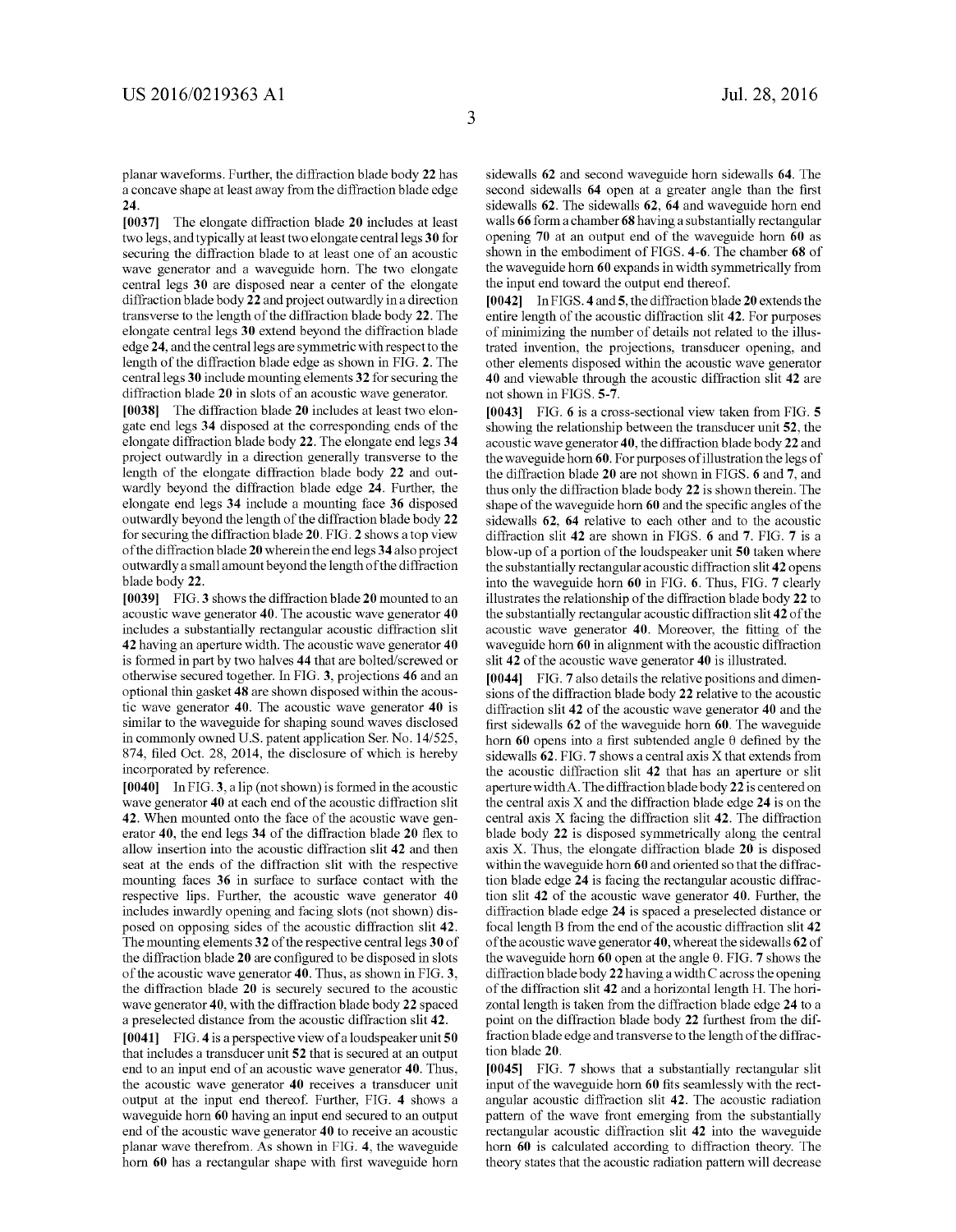as the frequency increases. If the slit aperture width A is too wide, the sound emerging from the slit will be too narrow and will not provide coverage over the entirety of the subtended angle  $\theta$  of the waveguide horn 60. In practice, this effect occurs at very high audio frequencies (typically above 8 kHz) when the angle  $\theta$  of the waveguide horn 60 is very wide. Thus, the loudspeaker unit 50 is typically fully operative without the diffraction blade 20 at frequencies below 8 kHz.

[0046] To operate the loudspeaker unit 50 at high audio frequencies, the diffraction blade 20 is secured to the acoustic wave generator 40 as shown in FIG.3 and the waveguide horn 60 is also secured thereto.

## 0047] Operation

[0048] In operation, the diffraction blade body 22 shown in FIG. 7 divides the acoustic planar wave received by the waveguide horn 60 from the acoustic diffraction slit 42 into two slits. The slits are defined by the diffraction blade edge 24 and the diffraction blade body 22 dividing the acoustic wave and the respective first sidewalls 62 of the waveguide horn 60. Thus, two separate slits/paths are provided for the separate acoustic planar waves. While FIG. 7 shows the newly formed slits created by the diffraction blade 20, the slits each extend essentially the entire length of the diffraction blade, and thus are long and narrow. The two slits act as two new independent acoustic sources for acoustic planar wave fronts, and in FIG. 7 are symmetrical and mirror images of each other. The two slits result in two new wave fronts that output from the waveguide horn 60, each having the ability to radiate into a wider subtended angle at a higher frequency because of their reduced width. Thus, the new wave fronts fit the subtended angle  $\theta$  of the waveguide horn 60 at the higher frequencies.

[0049] Desired wave fronts are not easily obtainable throughout the desired frequency range as the presence of the diffraction blade 20 creates unwanted artifacts from the for mation of two new wavelets in the form of acoustic interfer ence patterns. These interference patterns are commonly referred to as a "lobing" in the acoustic radiation pattern, and can result in an acoustic radiation pattern that is wider than the subtended angle  $\theta$  of the waveguide horn 60, causing acoustic reflections off the waveguide horn sidewalls 62, 64. Thus, the various selected dimensions and distances of the diffraction blade 20 are chosen to account for this condition.

[0050] The shape, size and position of the diffraction blade 20 are also chosen to avoid astigmatic polar characteristics. Astigmatic behavior results when acoustic waves radiating from the two subdivided slits do not have the same focal length, i.e., they are not in the same plane. Astigmatic behav ior will also result if the phase of the acoustic waves that exit the subdivided slits do not match at the point of recombina tion after the diffraction blade 20.

[0051] In order to avoid an astigmatic condition, the first criterion is that the diffraction blade edge 24 must be positioned in the original aperture in equal integer multiples splitting the original aperture into two (or more) evenly spaced slits and be in the same plane so they have the same focal length B including along the length the length of the diffrac tion blade edge 24. In FIG. 7, one diffraction blade body 22 divides the original input slit aperture width in half,  $(A/2)$ .<br>Since the two equal subdivided slits are in the same plane perpendicular to the direction of sound propagation, each slit radiates an acoustic wave field having the same energy in the same direction in the same phase. Additional divisions can be accomplished by adding additional diffraction blades as long as the resultant divided acoustic wave fields have the same focal lengths.

[0052] The diffraction blade 20 that is introduced into the input aperture of the waveguide horn 60 must have a minimal starting profile, or a sharp narrow diffraction blade edge 24, that offers the least disruption to the entering wave field. The mere presence of the diffraction blade body 22 ensures that diffraction will occur.

[ $0053$ ] A second criterion for the diffraction blade 20 is that the two wave fields that exit the waveguide horn 60 must recombine in a coherent fashion. The focal length B of the diffraction blade 20, the shape of the diffraction blade body 22, the width C, and the horizontal length H of the diffraction blade body are chosen so that: 1) the pressure compression and rarefaction Zones for the two exiting or divided wave forms have the same phase/time at the diffraction blade edge 24 and as they recombine at the end of the diffraction blade body 22, and 2) the adjacent edges of the two divided wave forms are collinear (substantially parallel to each other along the axis of the waveguide) as they recombine at the end of the diffraction blade body 22. The result is that the two divided waveforms are mirror images of each other, in phase and collinear at the seam of the recombination. Thus, the diffrac tion blade 20 disposed along the central axis X, and the sidewalls 62 of the waveguide horn 60, divides a single wave at the diffraction blade edge 24 into two separate waves. The shape of the diffraction blade 20 from the edge of the blade 24 to the end of the body 22 over the length H shapes the indi vidual waveforms so that they are in phase and collinear when they recombine to approximate into a single waveform radi ating at a wider angle than the single wave before it was divided. Accordingly, the diffraction blade 20 has selected dimensions and is disposed a preselected distance from the substantially rectangular acoustic diffraction slit 42 based on the aperture width A.

[0054] The sidewalls 64 do not have a major effect on the planar acoustic wave output by the waveguide horn 60 at the frequencies of interest to the diffraction blade 20. At lower frequencies, however, the sidewalls 64 have a significant effect on the planar wave output from the waveguide horn 60. [0055] Another criterion is the value of the aspect ratio of the diffraction blade 20, which is determined by the width C vs. the horizontal length H thereof. The value of the aspect ratio is directly dependent on the slit aperture width A, the subtended angle of the waveguide horn  $\theta$ , and the desired frequency range of operation. Thus, the dimensions and spacing are changed to obtain a desired frequency range of operation for the diffraction blade 20.

[0056] The benefits of the diffraction blade 20 widening the acoustic radiation patternator near the input of the waveguide horn 60 are realized over a limited frequency range (approxi mately one half octave). At lower frequencies below its oper ating range of 8 Khz in one embodiment, presence of the diffraction blade 20 is negligible in the operation of the loud speaker unit 50. At higher frequencies above its operating range, such as above 20 Khz, the diffraction blade 20 intro duces destructive interference patterns that cause lobing and decreased on-axis sensitivity. In instances where the selected dimensions B, C and H are not carefully chosen, destructive interference patterns occur.

[0057] In conclusion, the selected dimensions B, C and H, along with the location of the diffraction blade 20, are care fully chosen to widen the acoustic radiation pattern at or near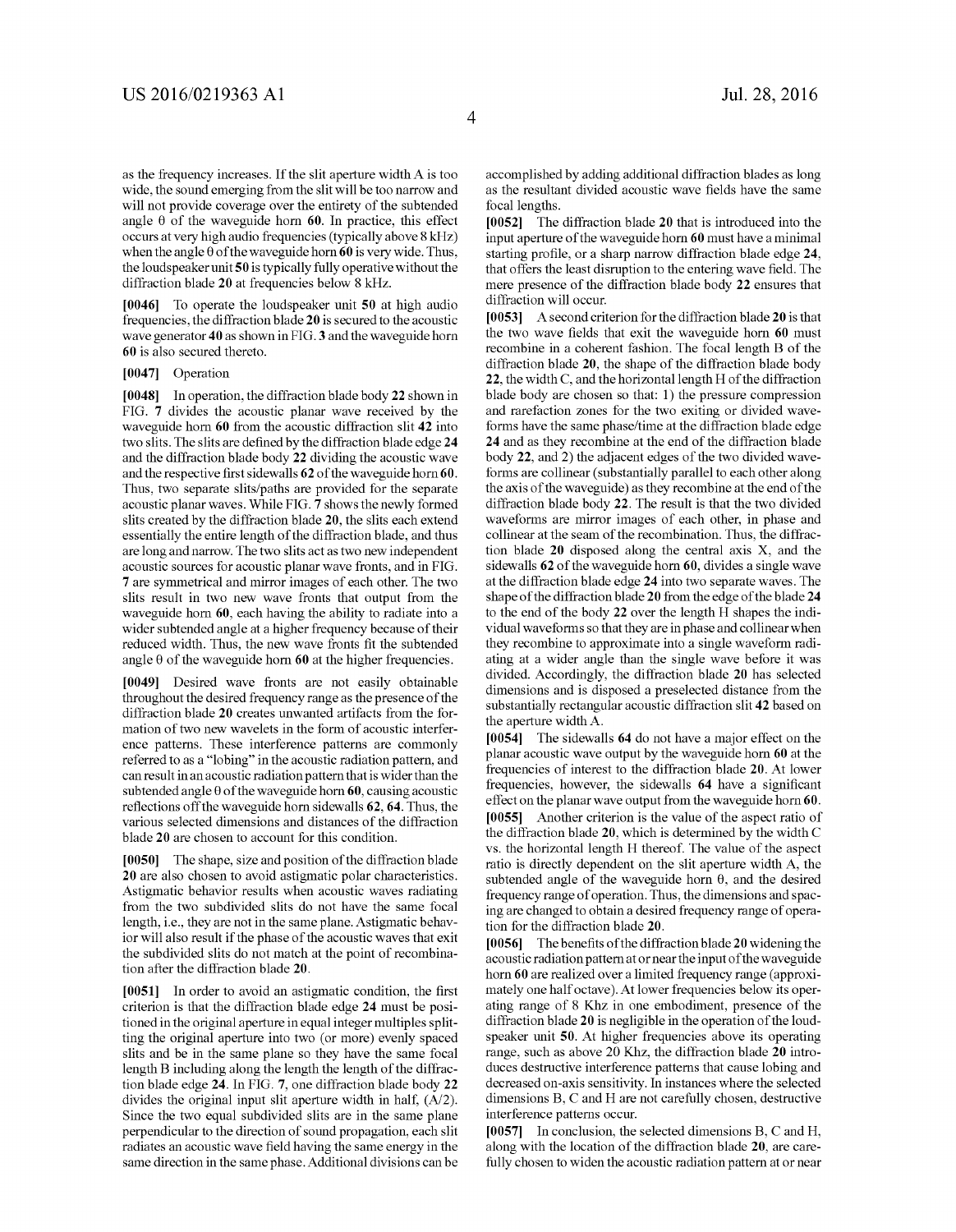the input of the waveguide horn 60, allowing the waveguide horn to be fully illuminated by the acoustic wave pattern, and extending the high-frequency range of operation of the waveguide horn 60. Installing the diffraction blade 20 enables a loudspeaker unit 50 to output acoustic waves at wider angles at higher frequencies compared to the loudspeaker unit with out the diffraction blade. Thus, the diffraction blade 20 extends a high frequency range of the waveguide horn 60.

[0058] In another embodiment, the diffraction blade 20 mounts to the waveguide horn 60 adjacent the input end thereof. Besides the mounting structure with the legs 30, 34 for the diffraction blade 20 set forth above, other mounting embodiments are contemplated. Such embodiments include fasteners, legs that Snap into apertures, and adhesives to secure the diffraction blade to one of the acoustic wave gen erator 40 and the waveguide horn 60. In another embodiment, the diffraction blade 20 is formed monolithically with the waveguide horn 60.

[0059] In some embodiments, the diffraction blade 20 is a molded plastic material. The material generally is not com pletely rigid as some flexibility under a load is provided for the legs 30,34 to assist in mounting the diffraction blade 20 to the acoustic wave generator 40.

[0060] While a single diffraction blade 20 is shown, other embodiments provide multiple diffraction blades spaced and in parallel to divide an acoustic wave into multiple wave fronts. The paths provided by multiple diffraction blades each have the same properties B, C, H.

[0061] Thus, the invention provides, among other things, a diffraction blade 20 that is provided with a loudspeaker unit 50 to enable the output of acoustic waves at wider angles at higher frequencies. Various features and advantages of the invention are set forth in the following claims.

What is claimed is:

1. An elongate diffraction blade for widening an acoustic radiation pattern of an acoustic planar wave entering a waveguide horn comprising:

an elongate diffraction blade body having a length;

- a diffraction blade edge having a linear edge that extends substantially an entire length of the elongate diffraction blade body; and
- at least two legs for securing the elongate diffraction blade to at least one of an acoustic wave generator and a waveguide horn,
- wherein the elongate diffraction blade body is symmetrical with respect to either side of the diffraction blade edge for dividing an acoustic planar wave into two co-linear waveforms.

2. The elongate diffraction blade according to claim 1, wherein the at least two legs comprise end legs disposed at corresponding ends of the elongate diffraction blade body, the end legs projecting outwardly in a direction generally corre sponding to the direction of the diffraction blade edge and transverse to the length of the elongate diffraction blade body.

3. The elongate diffraction blade according to claim 2, wherein the end legs extend outwardly beyond the diffraction blade edge and include a mounting face disposed outwardly beyond the length of the diffraction blade body for securing the diffraction blade.

4. The elongate diffraction blade according to claim 1, wherein the at least two legs comprise elongate central legs<br>disposed near a center of the elongate diffraction blade body, the elongate central legs projecting outwardly in a direction transverse to the length of the elongate diffraction blade body and beyond the diffraction blade edge, the elongate central legs being symmetric with respect to the diffraction blade edge.

5. The elongate diffraction blade according to claim 1 for widening an acoustic radiation pattern of an acoustic planar wave entering a waveguide horn from an acoustic wave gen erator, wherein the at least two legs are configured for secur ing the elongate diffraction blade to an acoustic wave genera tor with the diffraction blade body disposed within a waveguide horn.

6. A loudspeaker unit comprising:

a transducer unit for outputting an acoustic wave;

- an acoustic wave generator including a substantially rectangular acoustic diffraction slit having an aperture width at an output end, the acoustic wave generator having an input end configured to receive the acoustic wave from an output end of the transducer unit, the acoustic wave generator configured to output an acoustic planar wave from the substantially rectangular acoustic diffraction slit.
- a waveguide horn for receiving the acoustic planar wave, the waveguide horn having an input end and an output end; and
- an elongate diffraction blade comprising an elongate dif fraction blade body and a diffraction blade edge extend ing substantially an entire length of the elongate diffraction blade body, the elongate diffraction blade disposed within the waveguide horn and oriented so that the dif fraction blade edge is facing the substantially rectangu lar acoustic diffraction slit of the acoustic wave genera tor,
- wherein the elongate diffraction blade disposed in the waveguide horn diffracts the acoustic planar wave that is output from the substantially rectangular acoustic diffraction slit.

7. The loudspeaker unit according to claim 6, wherein the diffraction blade is disposed along a central axis of the acous tic wave generator, the elongate diffraction blade providing<br>two co-linear waveforms formed by the diffraction blade edge dividing the acoustic planar wave, the elongate diffraction blade body disposed along the central axis, and between sidewalls of the waveguide horn.

8. The loudspeaker unit according to claim 6, wherein the output end of the waveguide horn has a substantially rectangular shape to output an acoustic planar wave, and wherein a chamber of the waveguide horn expands in width symmetri cally from the input end toward the output end.

9. The loudspeaker unit according to claim 6, wherein the elongate diffraction blade has selected dimensions and is disposed a preselected distance from the substantially rectangular acoustic diffraction slit based on the aperture width of the substantially rectangular acoustic diffraction slit, wherein the dimensions and location of the elongate diffraction blade widen an acoustic radiation pattern at or near the input of the waveguide horn to extend a high frequency range of the waveguide horn.

10. The loudspeaker unit according to claim 9, wherein the dimensions of the elongate diffraction blade are defined by the length of the elongate diffraction blade body, a width and a horizontal length of the elongate diffraction blade body, the horizontal length taken from the diffraction blade edge to a point on the elongate diffraction blade body furthest from the diffraction blade edge and the horizontal length is transverse to the length of the elongate diffraction blade.